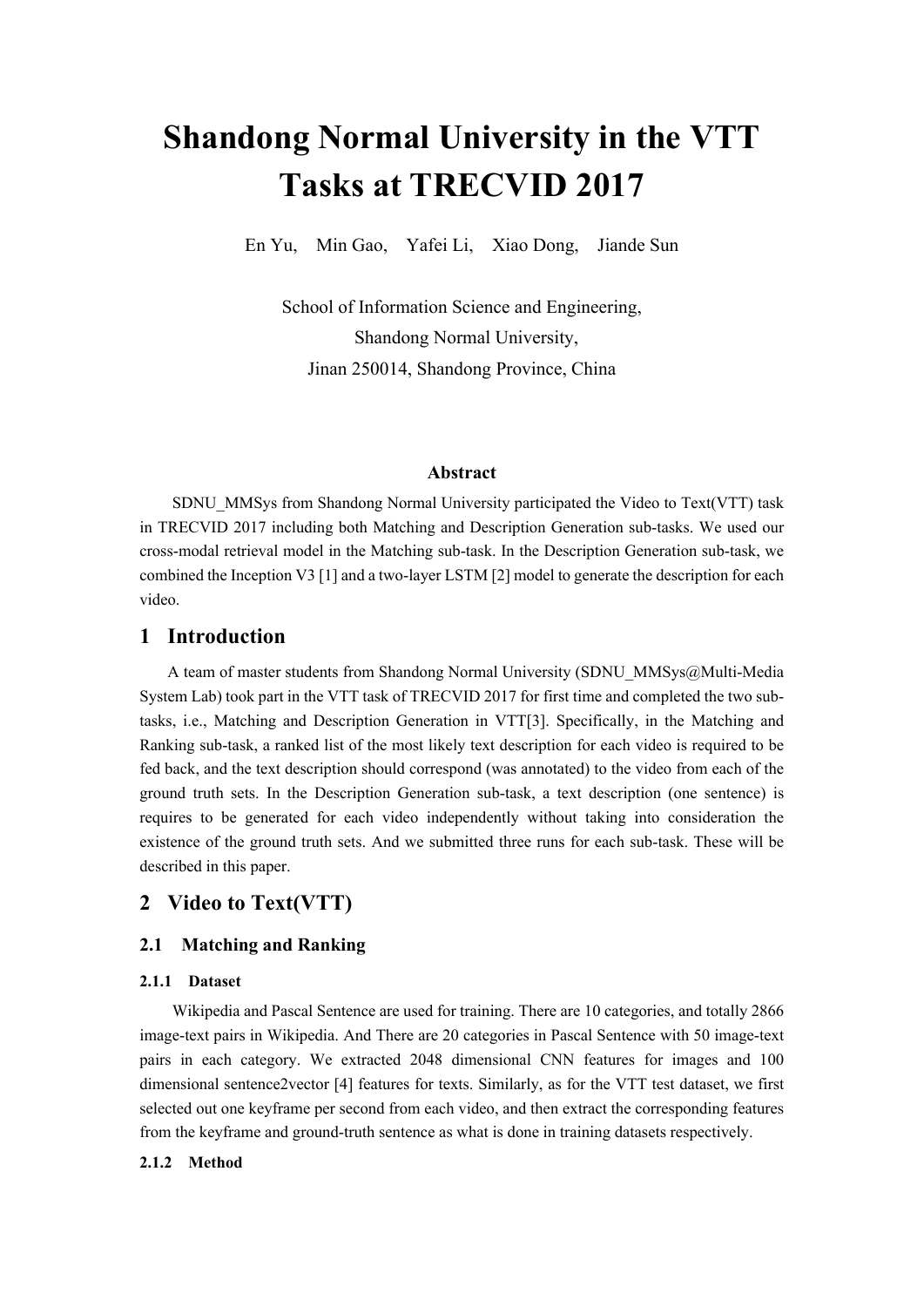The cross-modal retrieval method aims to learn a couple of mapping matrices and projects different modality features into a common latent [5][6][7], where the similarity between them can be measured directly. If we denote the feature matrices of images and texts as  $X = [x_1, ..., x_n] \in R^{p \times n}$ 

and  $T = [t_1, ..., t_n] \in R^{q \times n}$ , respectively, the objective function can be defined as:

$$
\min_{U,V} f(U,V) = C(U,V) + L(U,V) + N(U,V) \tag{1}
$$

The first term is a linear regression term for keeping the closeness of the image data with the same semantics in the common latent subspace, the second one is a correlation analysis term for keeping closeness of pair-wise in the common latent space, and the third one is the  $l_{2,1}$ -norm regularization term for coupled feature selection [8]. In details, (1) can be: 2 2 *T T T T T*

$$
\min_{U,V} f(U,V) = \beta || X^T U - Y ||_F^2 + (1 - \beta) || X^T U - T^T V ||_F^2 + \lambda_1 Tr(U^T R_1 U) + \lambda_2 Tr(V^T R_2 V) \tag{2}
$$
  
0 \le \beta \le 1

Where U and V are the mapping matrices, Y is the semantic matrix, and  $\lambda_1$  and  $\lambda_2$  are the parameters for balancing the two regularization terms.

 Given the cross-modal retrieval model, we can use the processed VTT dataset as the input to obtain the rank list, and the framework is shown in Fig 1.



Fig 1. The frame of Matching and Ranking model

#### **2.2 Description Generation**

#### **2.2.1 Dataset**

MSR-VTT dataset [9]: MSR-VTT dataset is provided by Microsoft Research and provides 10K web video clips with 41.2 hours and 200K clip-sentence pairs in total. It is the largest dataset in terms of sentence and vocabulary, which covers the most comprehensive categories and diverse visual content. Each clip in MSR-VTT is annotated with about 20 natural sentences by 1327 AMT workers. In addition, the MSR-VTT also provides the category information for each video (totally 20 categories). The category information is the priori knowledge and can be known in the test set. At the same time, each video contains audio information, though we didn't use audio in our method.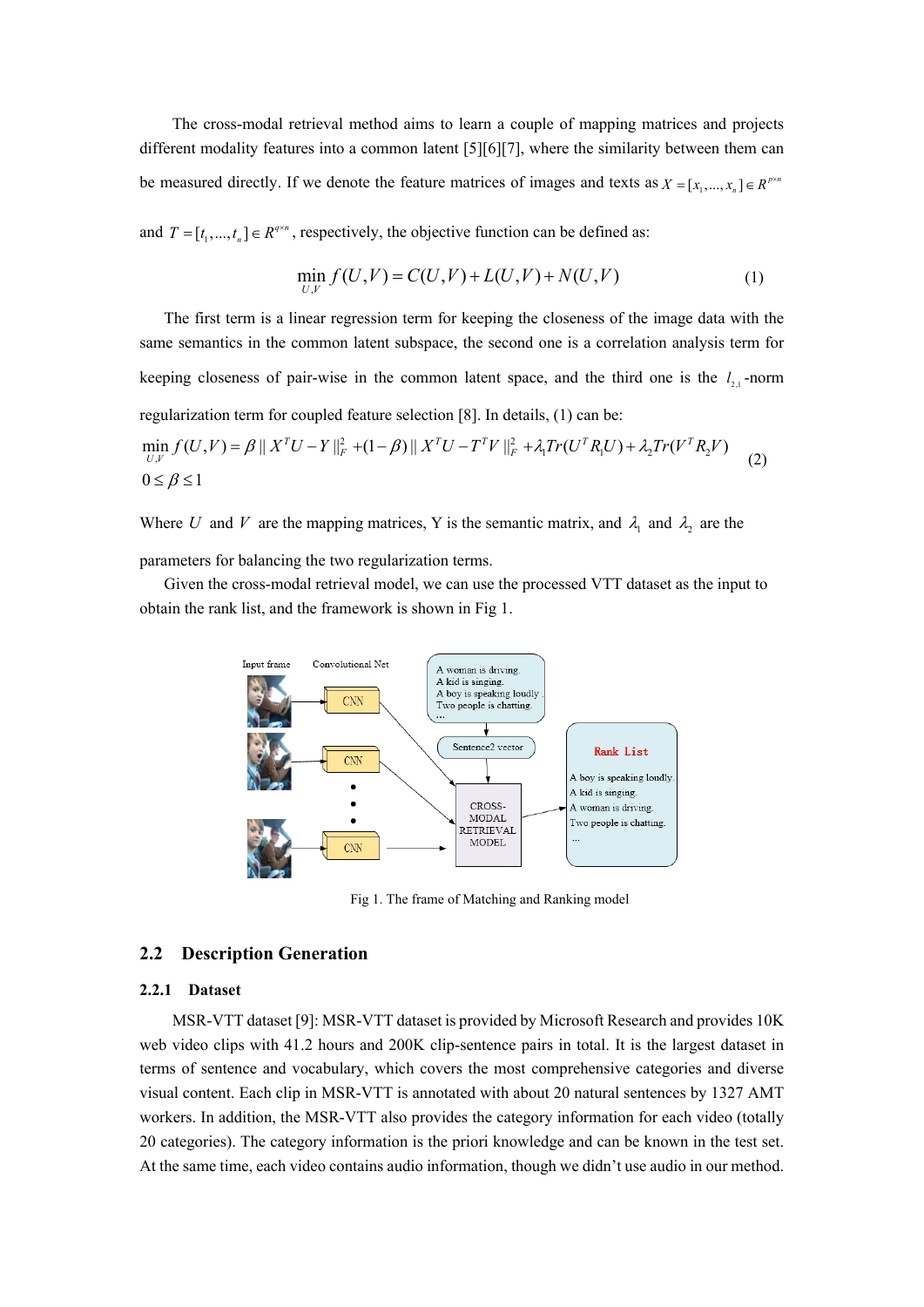#### **2.2.2 Method**

We trained video captioning models with MSR-VTT dataset. We extracted one keyframe per second for each video. Then we used the pre-trained Inception V3 CNN network to extract the features of these keyframes, meanwhile we extracted the sen2vec features for the descriptions. Finally, we trained the model with the frame features as shown in Fig 2.



Fig 2. The Training of Description Generation Model

## **3 [Evaluation](file:///D:/360download/Youdao/Dict/7.5.0.0/resultui/dict/?keyword=evaluation) [Result](file:///D:/360download/Youdao/Dict/7.5.0.0/resultui/dict/%3Fkeyword=result)**

## **3.1 Matching and Ranking**

| Test.2 | Run.A | Run.B |
|--------|-------|-------|
| Set.A  | 0.008 | 0.007 |
| Set.B  | 0.005 | 0.005 |

| Test.3 | Run.A | Run.B |
|--------|-------|-------|
| Set.A  | 0.007 | 0.011 |
| Set.B  | 0.007 | 0.005 |
| Set.C  | 0.008 | 0.007 |

| Test.4 | Run.A | Run.B |
|--------|-------|-------|
| Set.A  | 0.014 | 0.017 |
| Set.B  | 0.016 | 0.013 |
| Set.C  | 0.018 | 0.012 |
| Set.D  | 0.016 | 0.013 |

| Test.4 | Run.A | Run.B |
|--------|-------|-------|
| Set.A  | 0.032 | 0.030 |
| Set.B  | 0.045 | 0.043 |
| Set.C  | 0.045 | 0.043 |
| Set.D  | 0.029 | 0.043 |
| Set.E  | 0.038 | 0.044 |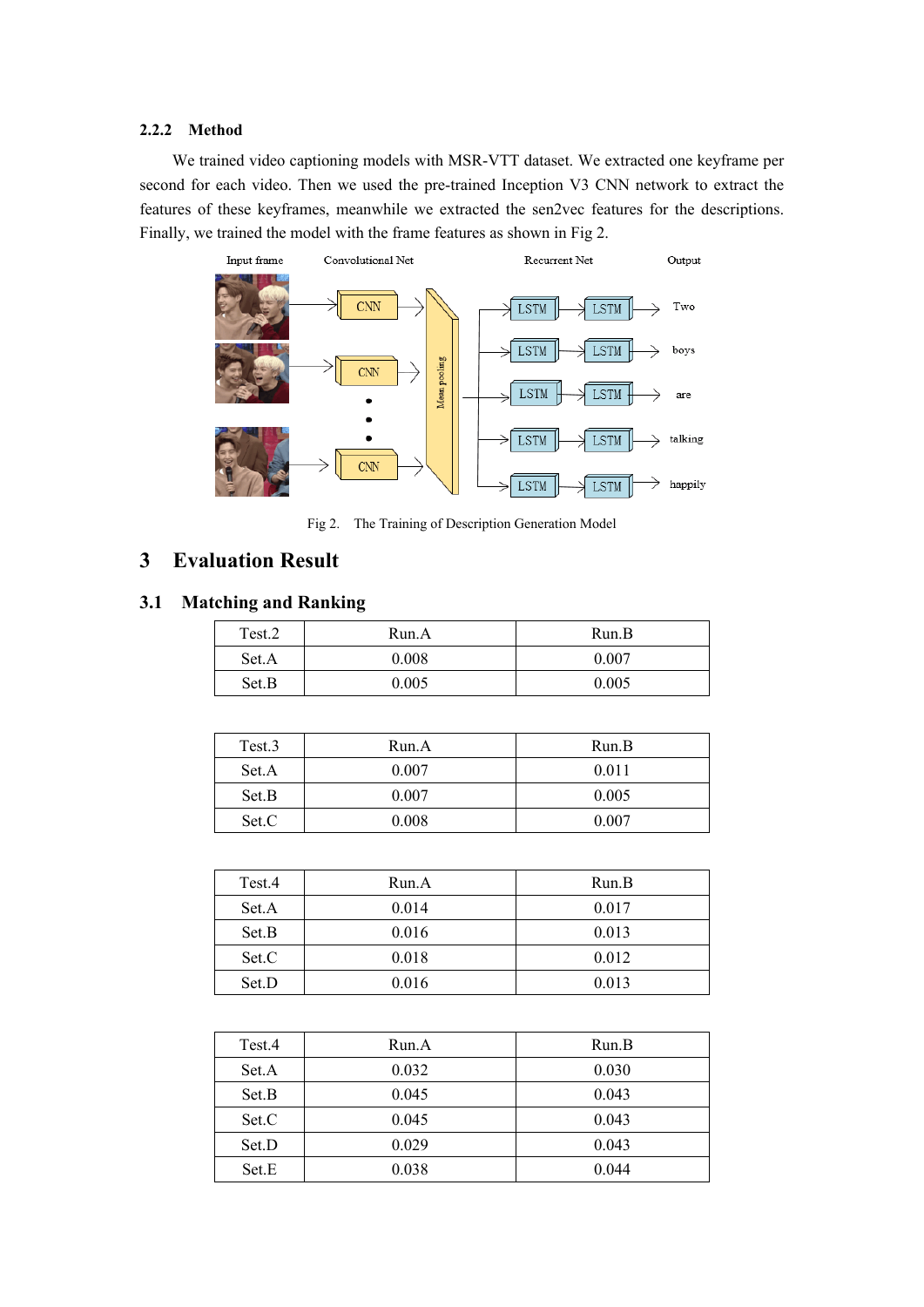Table 1. Matching and Ranking sub-task meanInvertedRank [Result](file:///D:/360download/Youdao/Dict/7.5.0.0/resultui/dict/%3Fkeyword=result)s of our submissions

| run.A             | <b>BELU</b> | <b>METEOR</b> | <b>CIDE</b> r | CIDErD |
|-------------------|-------------|---------------|---------------|--------|
| Test2             | 0.0033      | 0.1362        |               |        |
| Test <sub>3</sub> | 0.0047      | 0.1456        | 0.144         | 0.094  |
| Test4             | 0.0061      | 0.1554        |               |        |
| Test <sub>5</sub> | 0.0115      | 0.1729        |               |        |

#### **3.2 Description Generation**

| run.B             | <b>BELU</b>         | <b>METEOR</b>       | <b>CIDE</b> r | <b>CIDErD</b> |
|-------------------|---------------------|---------------------|---------------|---------------|
| Test <sub>2</sub> | 0.00330067236697962 | 0.14164882752844563 |               |               |
| Test3             | 0.00412502340256523 | 0.15257858970629867 | 0.127         | 0.087         |
| Test4             | 0.00486457917407028 | 0.1562971826569037  |               |               |
| Test <sub>5</sub> | 0.00894347912022264 | 0.17384566971785426 |               |               |

| run. $C$          | <b>BELU</b>         | <b>METEOR</b>       | <b>CIDE</b> r | <b>CIDErD</b> |
|-------------------|---------------------|---------------------|---------------|---------------|
| Test <sub>2</sub> | 0.00499217141180668 | 0.13126911726465373 |               |               |
| Test3             | 0.00788647405500112 | 0.14367205907915007 | 0.180         | 0.110         |
| Test4             | 0.0139808374567146  | 0.15611684638626638 |               |               |
| Test <sub>5</sub> | 0.0217061101547659  | 0.16985316837525477 |               |               |

Table 2. Description Generation sub-task [Evaluation](file:///D:/360download/Youdao/Dict/7.5.0.0/resultui/dict/%3Fkeyword=evaluation) [Result](file:///D:/360download/Youdao/Dict/7.5.0.0/resultui/dict/%3Fkeyword=result)s of our submissions

## **4 Conclusions and Future Work**

We tested our ideas in cross-modal retrieval and video caption generation through the VTT tasks. We found some potential improvements in the future work. The task-driven semantic description can be our next focus, through which we hope to promote the performance in VTT task.

**Acknowledgement:** This work is supported by Natural Science Foundation for Distinguished Young Scholars of Shandong Province (JQ201718), Key Research and Development Foundation of Shandong Province (2016GGX101009), the Natural Science Foundation of China (61572298, 61603225), Shandong Provincial Key Research and Development Plan (2017CXGC1504), Natural Science Foundation of China (No. 61601268), Natural Science Foundation of Shandong Province (ZR2016FB12). And we gratefully acknowledge the support of NVIDIA corporation with the donation of the TITAN X GPU used for this research.

## **References**

[1] Szegedy C, Liu W, Jia Y, et al. Going Deeper with Convolutions [J]. 2014:1-9.

[2] Venugopalan S, Rohrbach M, Donahue J, et al. Sequence to Sequence -- Video to Text[J]. 2015.

[3] George A, Asad B, Jonathan F, et al. TRECVID 2017: Evaluating Ad-hoc and Instance Video